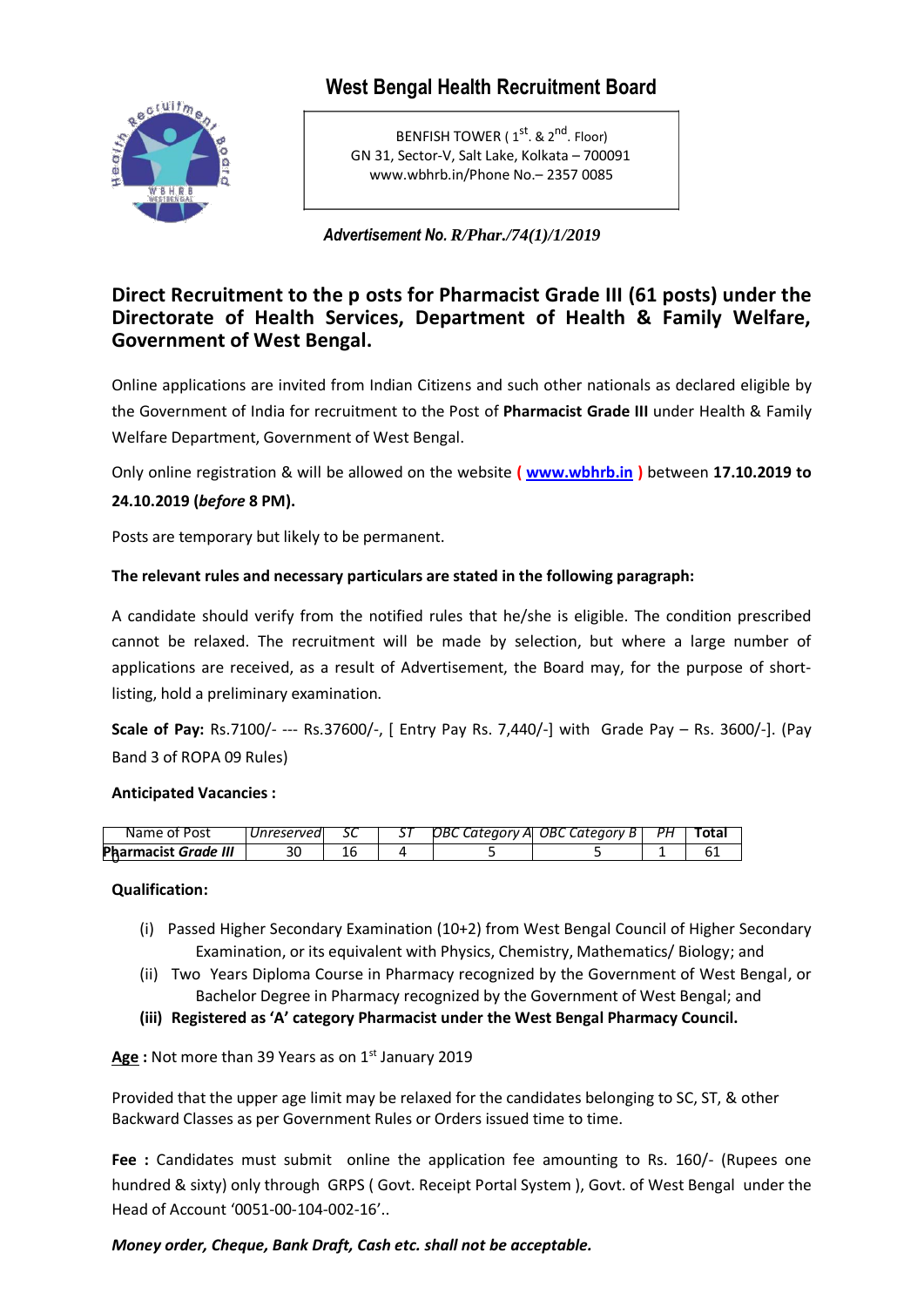No application shall be considered unless accompanied with the requisite application fee excepting Candidates belonging to SC/ST category of West Bengal and persons with disabilities specified under Disabilities Rule, 1999 (certificates obtained before the Advertisement date), who do not require to pay any fee. Such exemption of fee is, however, not applicable to any OBC (category A or B) candidate.

## **No claim for refund of the fee shall be entertained nor shall it be held in reserved for any other examination.**

Application shall be made in the format, as available ,in the West Bengal Health Recruitment Board Website

#### (www.wbhrb.in).

Application received after the closing date shall be rejected.

In case, any of the statement made in the application be subsequently found to be false within the knowledge of the candidates- his/her candidature shall be liable to cancellation, and even if appointed to a post on the results of this examination his/her appointment shall be liable to be terminated. Willful suppression of any material fact shall also be similarly dealt with.

Candidates should take particular note that entries in their application submitted to the Board must be made correctly against all the items which shall be treated as final and no alteration and addition in this regard shall be entertained after full submission of the application. Application not duly filled in or found incomplete or defective in any respect or without fee will be liable to rejection.

Candidates must fulfill the essential qualification by the closing date. All information regarding selection/ recruitment (date of examination, date of interview etc.) to the post shall be available, time to time in the Board Website at *www.wbhrb.in*.

Candidates are requested to follow the WBHRB Website ( www.wbhrb.in ) time to time for any update/ information.

## **Particulars and Certificates required:**

- (a) A candidate claiming to be S.C./S.T./B.C. must have a certificate in support of his/her claim from a competent authority of West Bengal as specified below [vide the West Bengal SCs and STs (Identification) Act, 1994 and SCs /STs Welfare Department order No. 261- TW/EC/MR-103/94 dated with B.C.W. Deptt. Order No. 6320-BCH/MR-84/10 dated 24.09.2010]:
	- **In the District, the Sub-Divisional Officer of the Sub-Division concerned, and**
	- **In Kolkata, District Welfare Officer, Kolkata & ex-officio Jt. Director,** Backward Classes Welfare Deptt., Govt. of West Bengal [ No. 2420- BCW/MR-61/2012 (Pt.) dated 12.07.13.

*No claim for being a member of the SC, ST and OBC, or a Person with Disability shall be entertained after submission of the application.*

- *(b)* Persons with Disabilities (Physically handicapped) [ 40% and above ] must have a certificate from an appropriate Medical Board [vide West Bengal Persons with Disabilities (Equal Opportunities, Protection of Rights and Full Participation) Rules, 1999]
- (c) The West Bengal Health Recruitment Board (WBHRB) may require such further proof or particulars from the candidates as it may consider necessary and may make enquiries regarding eligibility.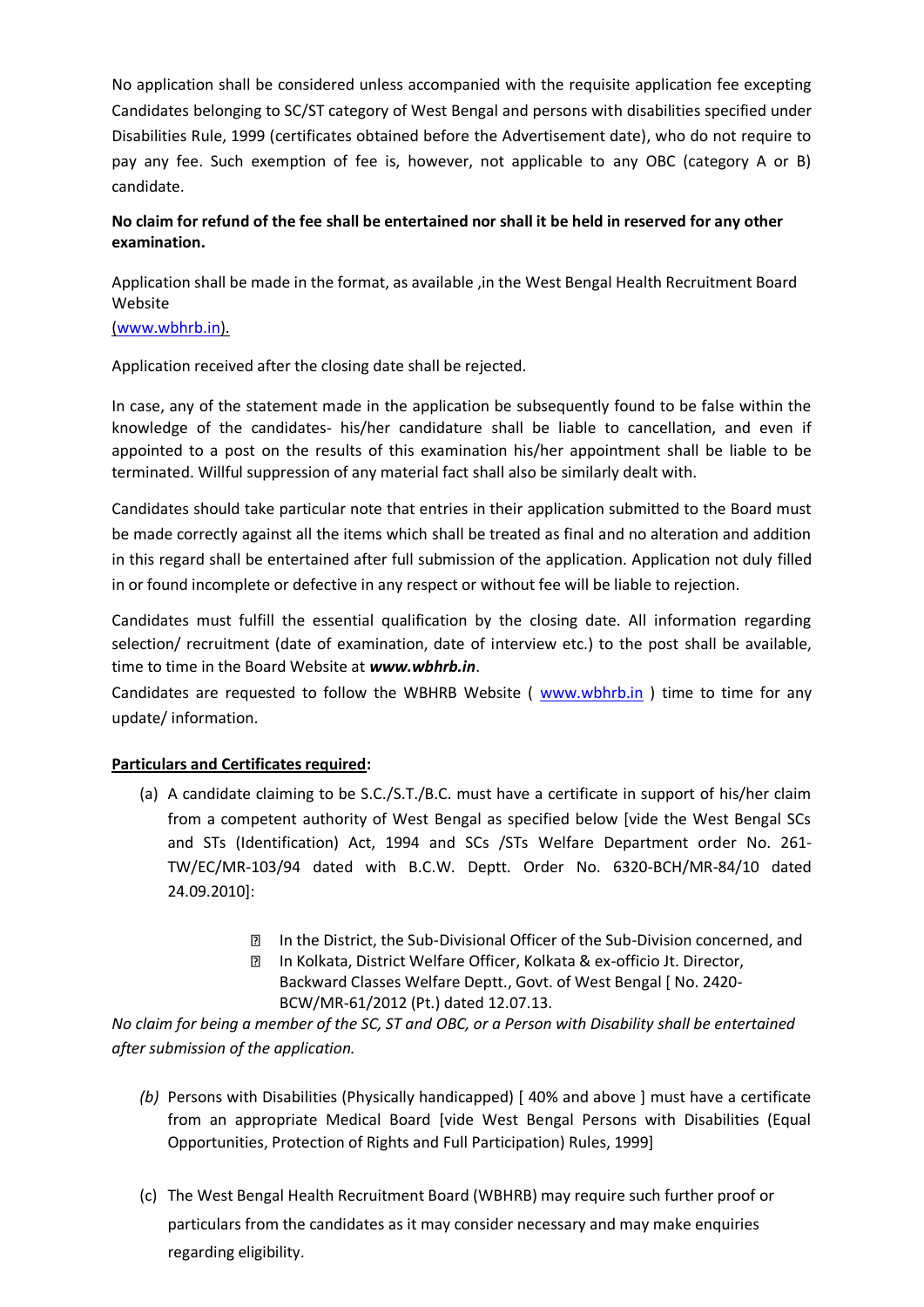Original Certificates relating to citizenship (by registration), age, qualifications, caste (SC/ST/OBC), Physical disability (40% and above) shall have to be submitted when the WBHRB asks for them. If any candidate fails to furnish any certificate or any other relevant document or information relating to his/her candidature within the time specified by the Board, his/her claim for allotment may be passed over without further reference to him/her.

### *Submission of more than one application is strictly forbidden.*

A candidate should note that his/her admission to the Examination/ Interview shall be deemed provisional subject to determination of his/her eligibility in all respects. If at any stage even after issue of the letter of appointment a candidate is found ineligible for admission to this Examination, his/her candidature shall be cancelled without further reference to him/her.

**Canvassing:** Any attempt on the part of candidate to enlist support for his/her application shall disqualify him/her for appointment.

#### **CLOSING DATE FOR REGISTRATION OF APPLICATION:** 24.10.2019 (before 8

PM). (Kindly note that online application must be made by this date & time ).

Applicants need not send any Print out/ hard copy. *Important Dates :*

## *Website Link open – For on-line Registration of Applications :* **17.10.2019 to 24.10.2019** *( before 8 PM ) Last date of submission of Form :* **24.10.2019** *( 8 PM )*

**Note: ‐** Candidates are advised in their own interest to apply Online. Application Form should be submitted much before the closing date and not to wait till the last date to avoid congestion on Web-Server on account of heavy load on internet/website.

## **\*\*\* Please note that candidate must upload the registration as 'A' category Pharmacist under West Bengal Pharmacy Council**

Please note that for recruitment of the post as stated , initial merit list will be prepared on the basis of marks obtained by the aspiring candidates as per following distribution pattern of marks :

## **Distribution pattern of marks for the Pharmacist ,Grade III :**

| a)                                                                      | Marks obtained in Higher Secondary (10+2) or its equivalent examinations in Science |              |  |  |  |  |
|-------------------------------------------------------------------------|-------------------------------------------------------------------------------------|--------------|--|--|--|--|
|                                                                         | subjects [ Physics, Chemistry and Mathematics/Biology]                              | $-60$ (Max.) |  |  |  |  |
|                                                                         | b) Two years Diploma Course in Pharmacy                                             | $-12$        |  |  |  |  |
| C)                                                                      | Bachelor Degree in Pharmacy                                                         | $-13$        |  |  |  |  |
| d)                                                                      | Master Degree in Pharmacy                                                           | - 15         |  |  |  |  |
| e)                                                                      | Experience :                                                                        | $-10(Max.)$  |  |  |  |  |
|                                                                         | (For State Govt. service(Permanent/ Contractual- 2 marks/year                       |              |  |  |  |  |
|                                                                         | For Private Institution - 1 mark/year)                                              |              |  |  |  |  |
| [Maximum last 5 years' tenure of experience will be taken into account] |                                                                                     |              |  |  |  |  |
| t)                                                                      | Interview                                                                           | - 15(Max)    |  |  |  |  |